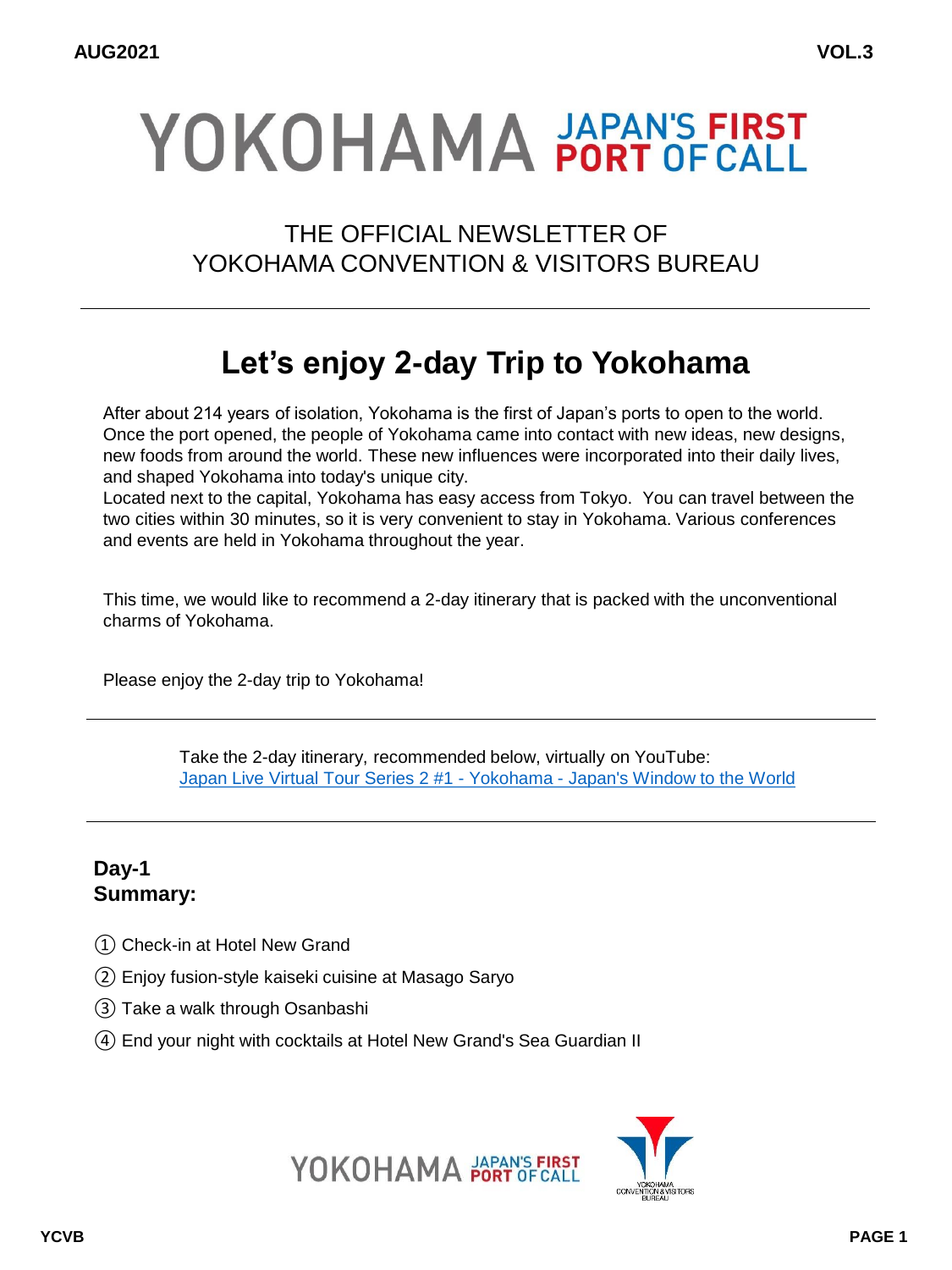

Because of the wonderfully well-maintained entrance, lobby, banquet hall, and other facilities, the main building is recognized as a historic property in Yokohama City.

The grand staircase from the 1st to 2nd floor in the main building is also a featured location in many dramas and movies.

Since its opening in 1927, the Hotel New Grand has been witness to the history of the exotic port city of Yokohama as one of Japan's leading hotels.

The Main Building, which remains unchanged since its opening, has welcomed many historic figures including Charlie Chaplin and Babe Ruth.



#### Check-in [Hotel New Grand.](https://www.hotel-newgrand.co.jp/english/)

What makes this hotel outstanding and unique is it's history. This is the only remaining classic hotel in Yokohama.

Its elegant exterior and interior makes it extremely valuable from the perspective of architectural history as they remain unchanged.

Its elegant exterior and interior makes it extremely valuable from the perspective of architectural history as they remain unchanged.



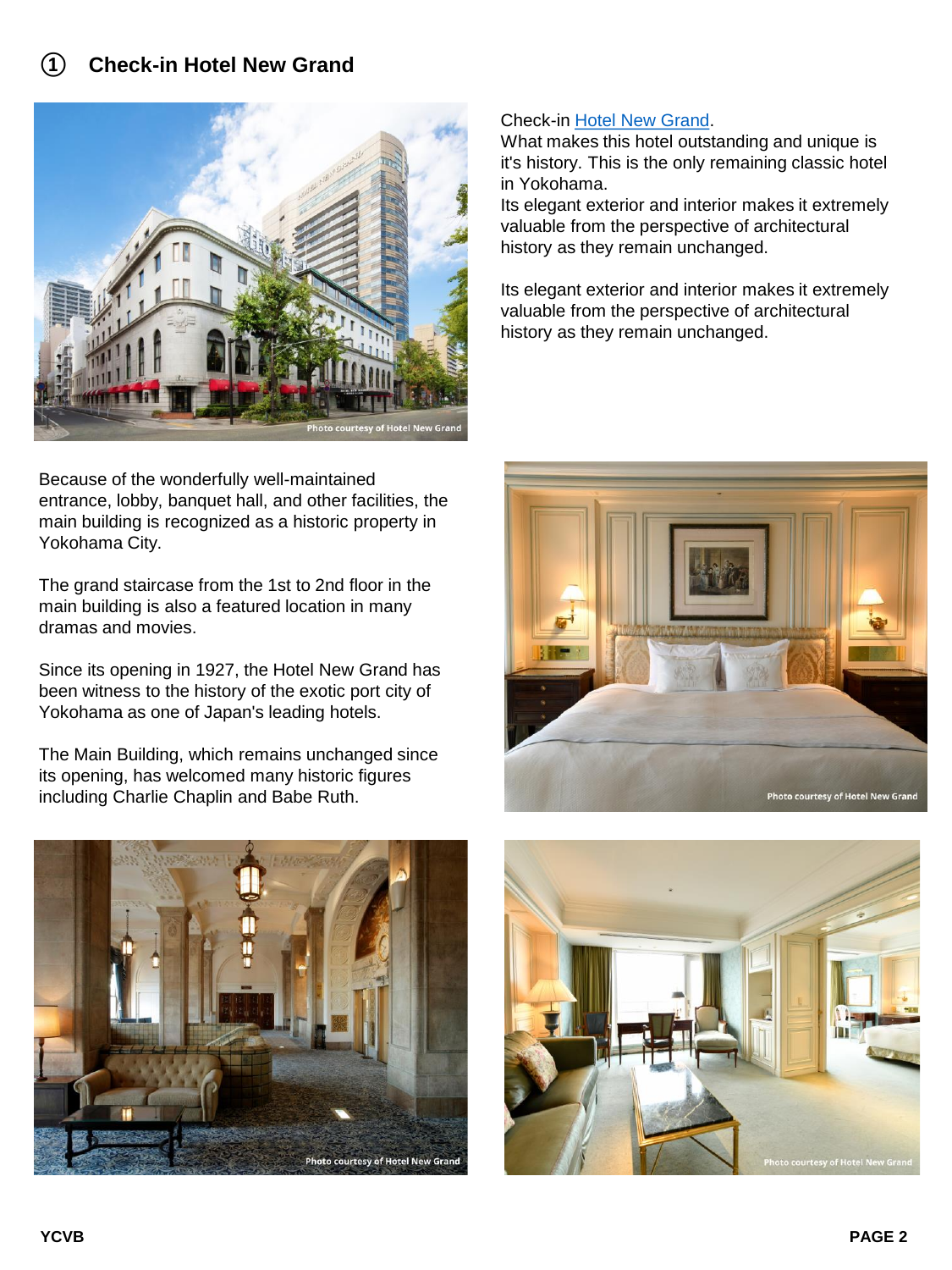# **② Dinner at Masago Saryo enjoy a fusion-style kaiseki dinner.**

Now, it's time for dinner at Restaurant [Masago Saryo](https://www.masago.jp/), which has been awarded 2 Michelin stars five times. The chef's unique background, which includes studying abroad in Nairobi, Kenya, has helped him craft a menu full of new, yet traditional Japanese cuisine with international influences. Course meals will be served according to your budget and occasion. Vegetarian meals may sometimes be referred to

as Shojin Meals instead.









# **③ Take a walk on Osanbashi Pier**

As mentioned before, Yokohama is a port city and a popular cruise destination — [Osanbashi Pier](https://www.yokohamajapan.com/things-to-do/detail.php?bbid=179) is one of Japan's leading terminals featuring a unique design and is famous for its gorgeous sunsets and glittering night views. You can see all of Yokohama's symbolic landmarks from the Osanbashi pier.

Yokohama is a main port for cruise ships and has 4 passenger terminals.A few years ago, Yokohama Port launched a cruise-friendly program exclusive for cruise passengers .You can get this map from the terminals. This map shows the participating stores with the logo where you can receive special services, including discounts and gifts.

Please check the details about Cruise Friendly Program here: <https://yokohama-cruisefriendly.com/>

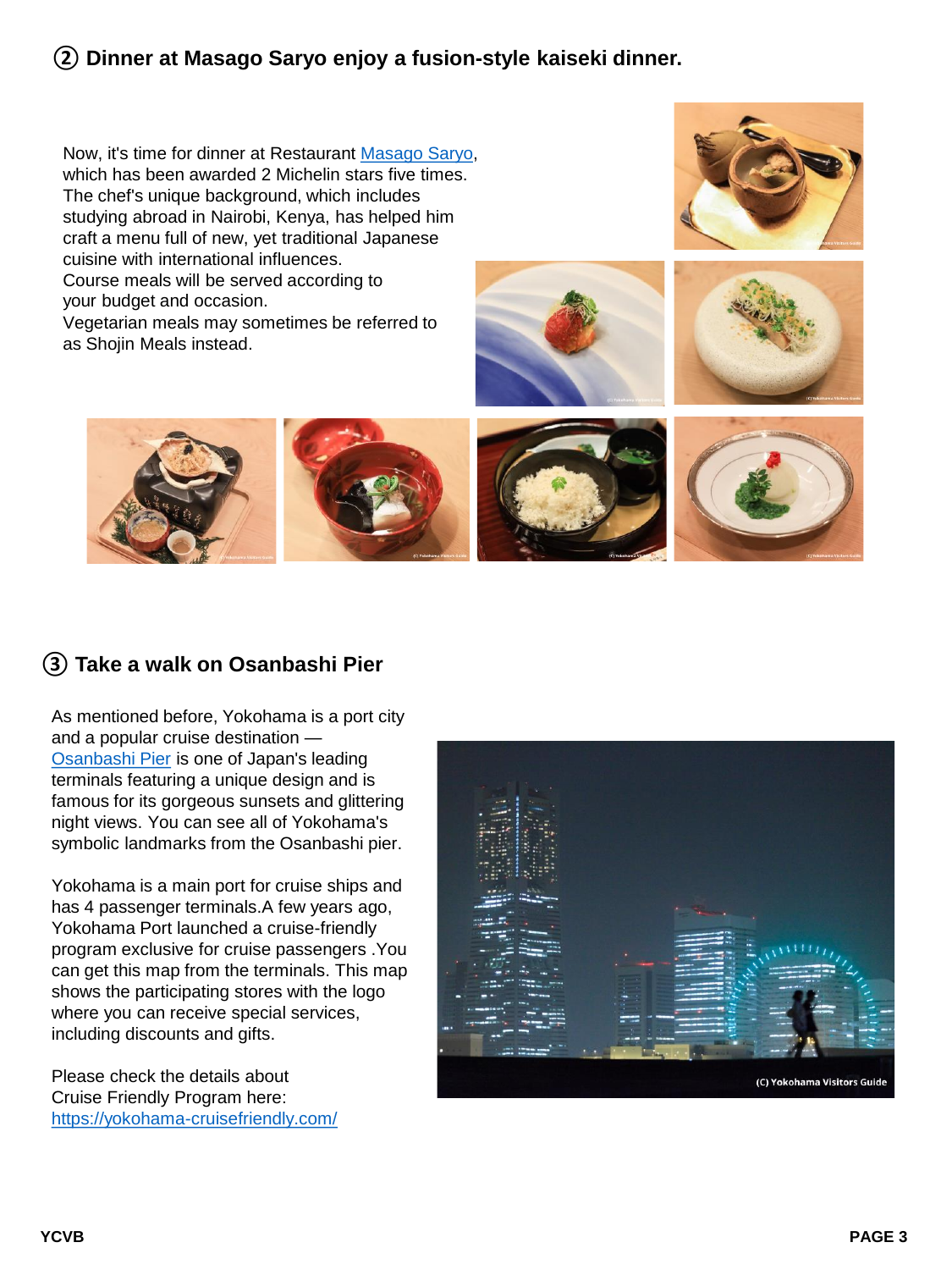## **④ Finish the night with some signature cocktails at Hotel New Grand**

Hotel New Grand is close to Yokohama Port and is very convenient for cruise passengers. Even after returning to the hotel, you can still enjoy the night that is unique to Yokohama.

Order a special cocktail at [Bar Sea Guardian II](https://www.hotel-newgrand.co.jp/english/restaurant/sea-guardian-2.php) on the ground floor of the hotel.

Bamboo : The first Japanese-born cocktail made by Louise Eppinger. Originally from San Francisco, he was the manager and bartender at the Yokohama Grand Hotel.

Yokohama: The Yokohama mixes different international liquors, expressing the concept of "around the world" as a cocktail. The orange color invokes the image of the sunset in Yokohama.

Hope you enjoyed the first day in Yokohama.



#### **Day-2 Summary:**

- ① Morning run along Tokyo Bay
- ② Experience the tea ceremony at the Royal Park Hotel in Yokohama Landmark Tower
- ③ Take a walk in the traditional Japanese garden at Sankeien Garden

# **① Start your day by jogging along Tokyo Bay**

Feeling the refreshing sea breeze of Yokohama while jogging in Zou-no-Hana Park. Let's run around the promenade connecting Yokohama Red Brick Warehouse and [Yamashita Park](https://www.yokohamajapan.com/things-to-do/detail.php?bbid=190).

Where the brick architecture of the Meiji and Taisho eras meet is a popular tourist spot that represents Yokohama, the Yokohama Red Brick Warehouse. It is a historic brick building that was built as a model warehouse in the country from the end of the Meiji era to the beginning of the Taisho era.

If it's sunny, you might be able to see Mt. Fuji over the red brick warehouses from Osanbashi!

You can download Yokohama Walking & Jogging Map here: <https://www.yokohamajapan.com/maps/>



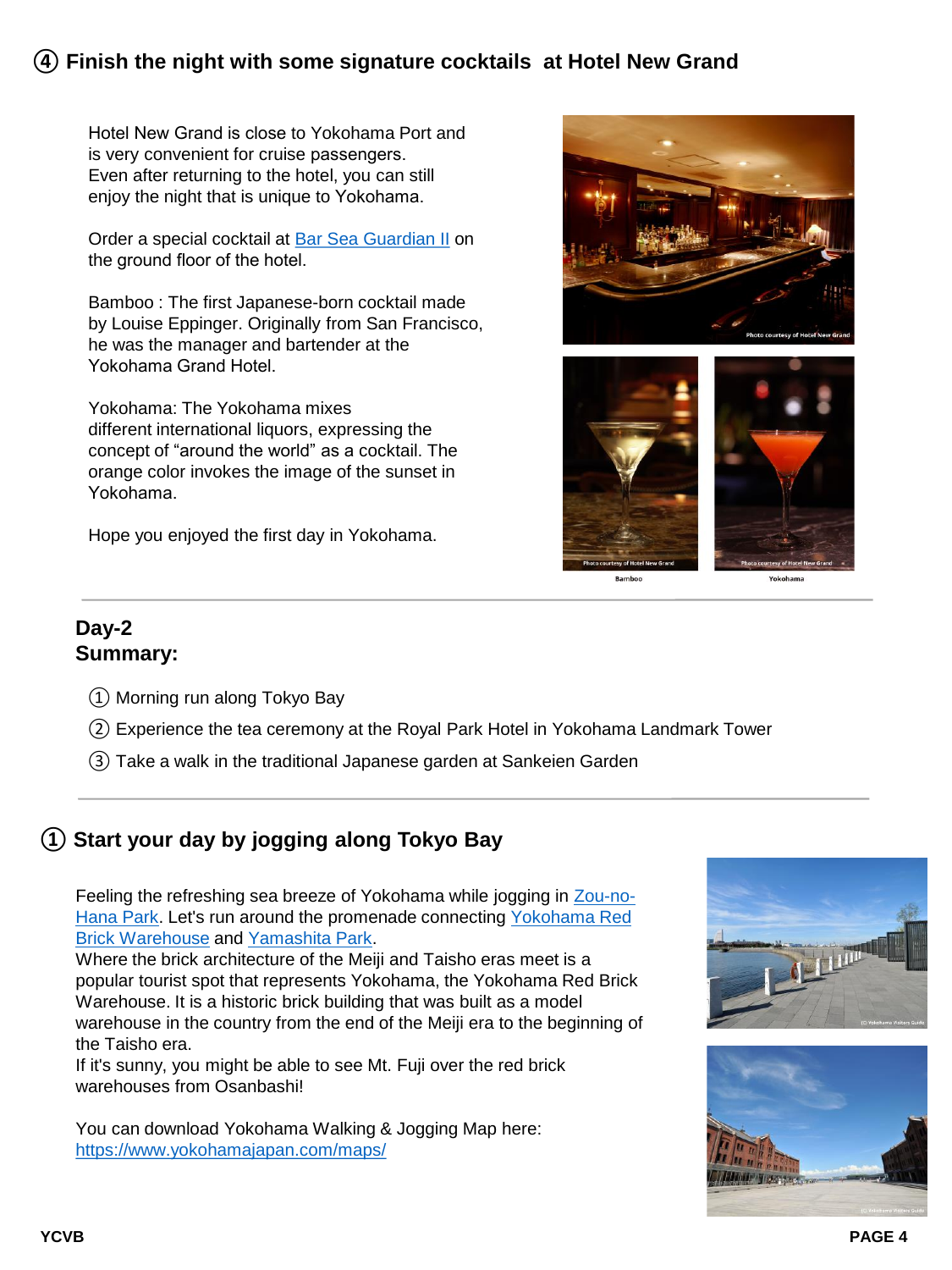# **② Experience the tea ceremony at Yokohama Royal Park Hotel in Yokohama Landmark Tower**



You can also experience a private tea ceremony at the "Tea Rooms in the Sky."On the 65th floor of Yokohama Royal Park Hotel in Yokohama Landmark Tower there are tea rooms called ["Kaikoh-an](https://www2.yrph.com/facilities/tea-ceremony-room/)." If you are lucky enough, you may be able to see Mt.Fuji from there. When you reserve a room for a private tea ceremony where, a host will prepare bowls of matcha tea. There are three types of tea rooms at the Kaikoan, including a Ryurei-Seki room that offers chairs for seating, a Hiroma-Seki room with wide windows that set up spectacular views, and a Daime-seki room which gives you more of a private atmosphere. Request the room you would like in advance.



No need to worry about the tea ceremony etiquette while visiting the Kaikoh‐an! However, if you would like to know more about the tea ceremony traditions, there are informative pamphlets and your host can also provide guidance. You have an opportunity to talk with your tea master regarding different aspects of the ceremony, such as the intention behind sweets and bowl selections, the decorations found around the tea room, including the hanging scrolls and flowers, or listen to the stories that they are willing to share.